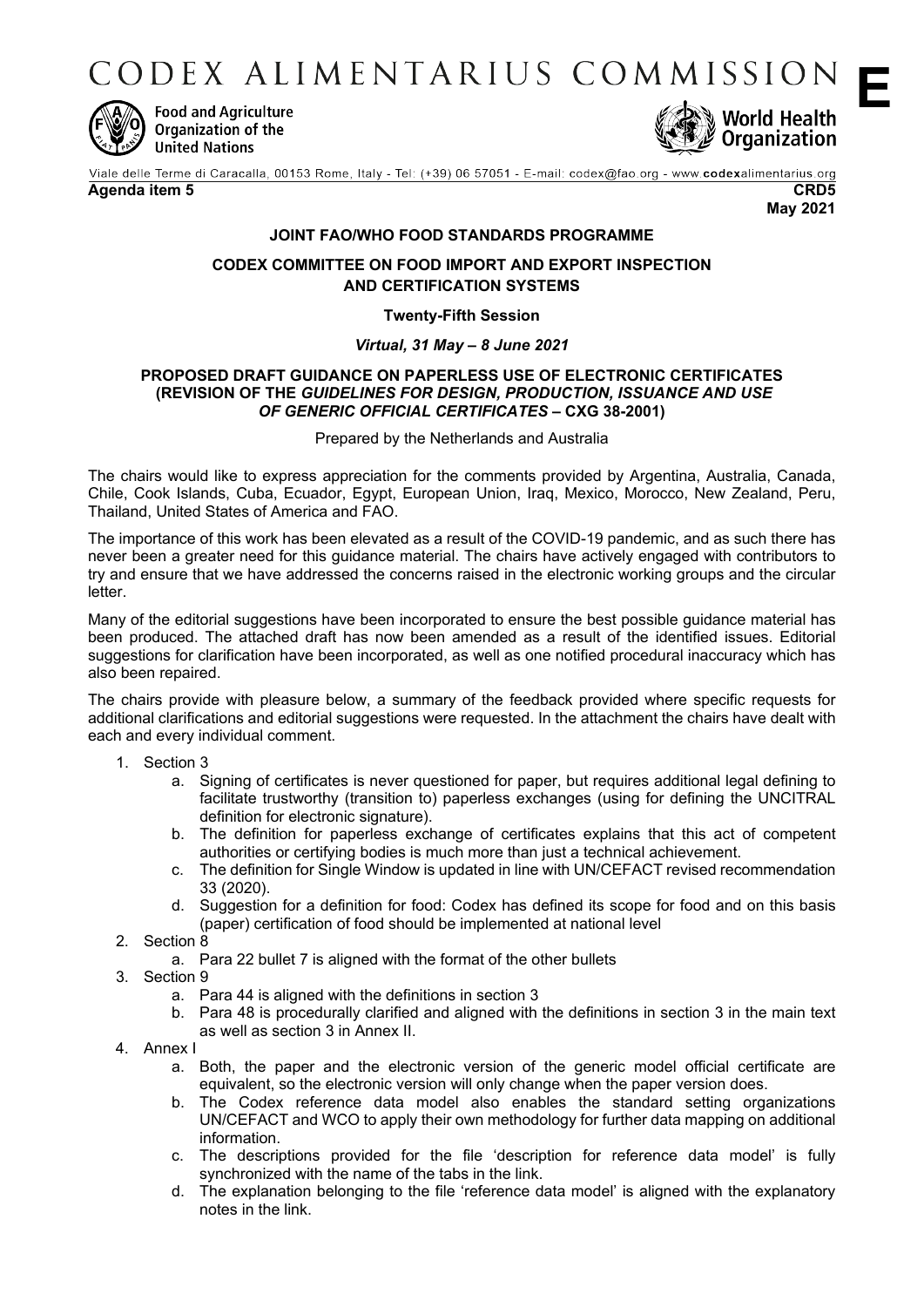- 5. Annex II
	- a. Section 1
		- i. Para 1 is amended to avoid imposition of a legal framework and to indicate that it is needed to remove legislative and administrative barriers so they exist.
		- b. Section 2
			- i. The technical specifications in para 5 are moved to a footnote.
		- c. Section 3
			- i. Non-repudiation service is a technical instrument that is naturally associated with paperless exchange of official certificates and an instrument that requires a technical neutral definition.
		- d. Section 4
			- i. The references to international recommendations in para 8.2 are to encourage countries to use as much as possible relevant and where applicable international standards, recommendations and guidance for the mentioned elements.
			- ii. Non-repudiation service is technically further specified through a footnote.
			- iii. Para 9.2 is edited for clarity
		- e. Section 7
			- i. Para 13 is edited for clarity
		- f. Section 8
			- i. The two examples of data modelling in para 15 are representing data modelling methodologies from two standard setting organizations, UN/CEFACT and WCO, based upon the Codex reference data model of the generic model official certificate. The knowledge of both methodologies will assist countries in their implementation of paperless certification.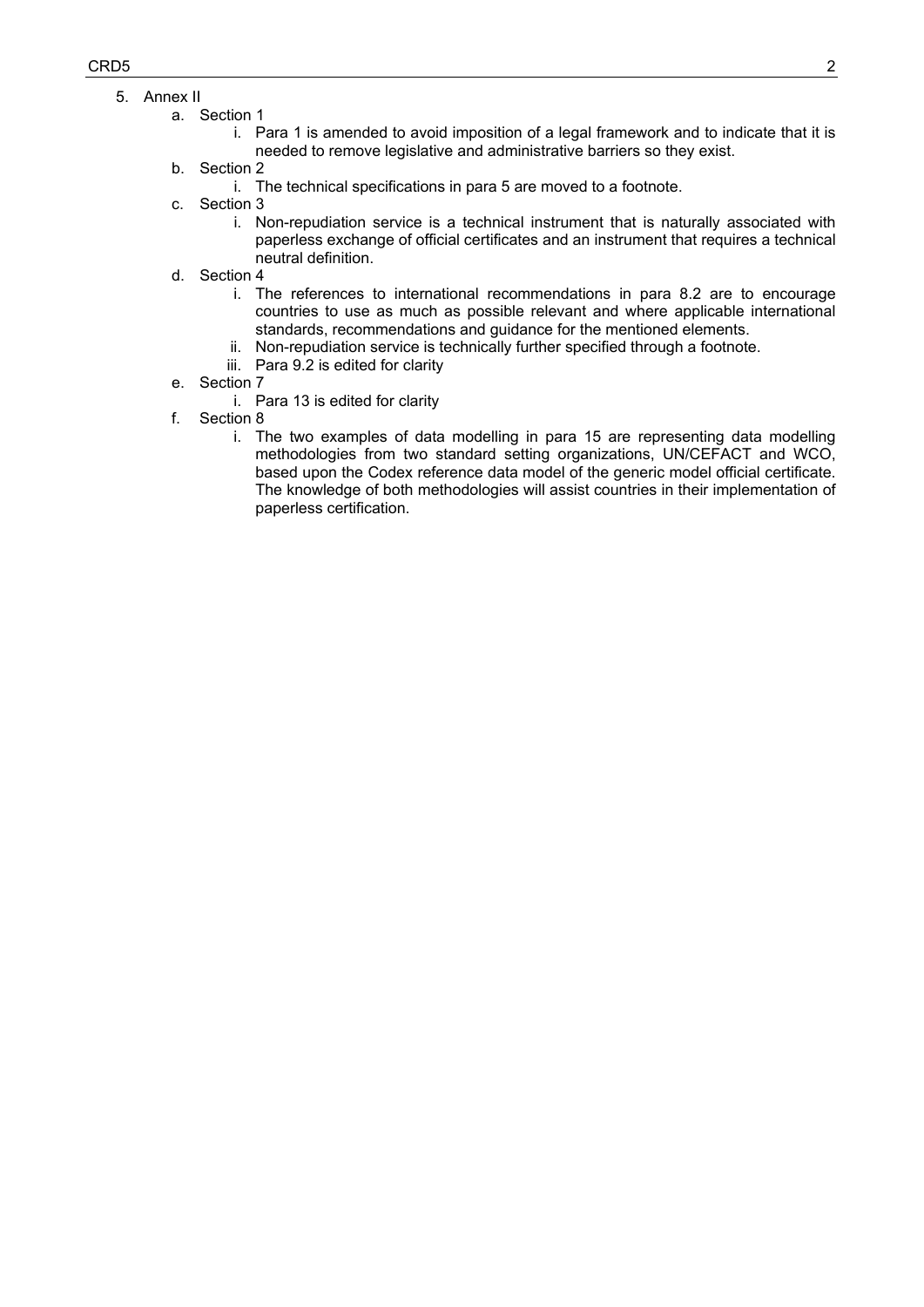### **GUIDELINES FOR DESIGN, PRODUCTION, ISSUANCE AND USE OF GENERIC OFFICIAL CERTIFICATES[1](#page-2-0)**

### **(At Step 3)**

# **PROPOSED CHANGES TO THE TEXT IS INDICATED IN** *ITALICS* **AND** *UNDERLINED.*

### **NOTE: TEXT IN YELLOW CONTAINS FURTHER CHANGES**

### **SECTION 1 – PREAMBLE**

1. These guidelines recognize that the importing country's competent authority may, as a condition for clearance of food presented for international trade, require official certificates issued by or with the authority of the exporting country's competent authority.

2. These guidelines are not intended to encourage or mandate the use of official certificates for food presented for international trade or to diminish the trade facilitating role of commercial or other types of certificates, including third party certificates that are not issued by, or with the authority of, the government of the exporting country.

3. These guidelines recognize that while official certificates may help importing countries to achieve their objectives relating to food safety and ensuring fair practices in the food trade there may also be other approaches, which can complement or substitute for official certificates, e.g., establishment listing.

#### **SECTION 2 – SCOPE AND OBJECTIVES**

4. These guidelines provide guidance to countries on the design, production, issuance and use of official certificates to attest that food presented for international trade has met the importing country requirements relating to food safety, and/or ensuring fair practices in the food trade.

5. These guidelines provide assistance in identifying the information and attestations that can be provided by competent authorities.

6. These guidelines are equally applicable to official certificates regardless of the mode of transmission, e.g. paper or electronic.

7. These guidelines do not deal with matters of animal and plant health unless directly related to food safety. However, it is recognized that, in practice, a single official certificate may contain information relevant to several matters (e.g., food safety and animal and plant health).

#### **SECTION 3 – DEFINITIONS**

**Certificates** are those *signed (manually or electronically)* paper or electronic documents, which describe and attest to attributes of consignments of food destined for international trade.

**Certification** is the procedure by which official certification bodies or officially recognized certification bodies provide written or equivalent assurance that food or food control systems conform to requirements. Certification of food may be, as appropriate, based on a range of inspection activities which may include continuous on-line inspection, auditing of quality assurance systems, and examination of finished products<sup>[2](#page-2-1)</sup>.

**Official certificates** are certificates issued by, or under the control of the exporting country's competent authority, including by a certifying body recognized by the competent authority to issue such certificates.

**Certifying bodies** are official certification bodies and officially recognized certification bodies.[3](#page-2-2)

**Certifying officers** are officers authorized or recognized, by the exporting country's competent authority, to complete and issue official certificates.

<span id="page-2-0"></span><sup>1</sup> These Guidelines should be read in conjunction with the Codex *Guidelines for the Design, Operation, Assessment, and Accreditation of Food Import and Export Inspection and Certification Systems* (CAC/GL 26-1997), particularly Section 7, certification systems. Reference should also be made to Codex-developed model certificates.

<span id="page-2-1"></span><sup>2</sup> Principles for Food Import and Export Inspection and Certification (CAC/GL 20-1995).

<span id="page-2-2"></span><sup>3</sup> Recognition of certification bodies is addressed under Section 8 – Official Accreditation of the *Guidelines for the Design, Operation, Assessment and Accreditation of Food Import and Export Inspection and Certification Systems* (CAC/GL 26- 1997).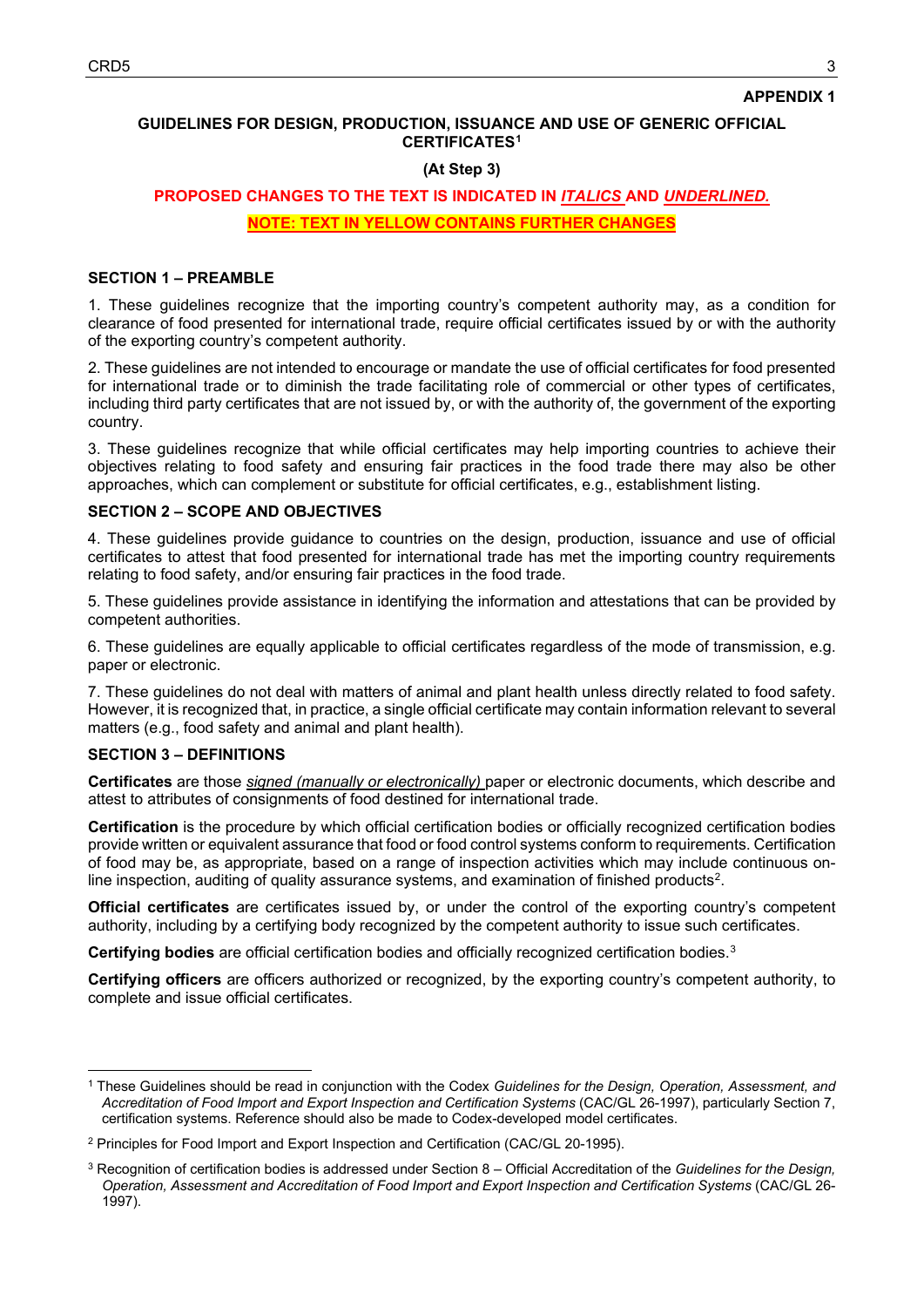*Electronic signature means data in electronic form in, affixed to or logically associated with, the official certificate, which may be used to identify the certifying officer and to indicate the signatory's approval of the information contained in the official certificate.*

**Consignment** means a defined collection of food products normally covered by a single certificate.

*Paperless exchange of official certificates is the act of competent authorities or certifying bodies providing, receiving and archiving the identified information and relevant attestations required by the importing country in electronic form.*

*. Single Window is a facility providing trade facilitation that allows parties involved in trade and transport to lodge standardized information and documents with a single entry point to fulfil all import, export, and transitrelated regulatory requirements[4.](#page-3-0) Individual data elements should only be submitted once electronically.*

### **SECTION 4 – PRINCIPLES**

8. The following principles apply to the design, production, issuance and use of official certificates.

A. Official certificates should be required only where attestations and essential information are necessary to ensure that food safety and/or fair practices in the food trade requirements are met.

B. Exporting countries may provide assurances through means other than consignment- by-consignment certificates, as appropriate.

C. Attestations and information required by the importing country should be confined to essential information that is related to the objectives of the importing country's food inspection and certification system.

D. The rationale and requirements for specific attestations and identifying information should be communicated to exporting countries in a consistent and transparent manner and be applied by the importing country in a non-discriminatory manner.

E. Official certificates regardless of their mode of transmission and their contents, should present information in a form that simplifies and expedites the clearance process while meeting the importing country requirements.

F. The competent authority of the exporting country is ultimately responsible for any certificate it issues or authorizes to be issued.

G. All relevant attestations and identifying information required by the importing country should be included on a single official certificate, where possible, to avoid multiple or redundant certificates.

H. Competent authorities should take appropriate action to prevent the use of fraudulent certificates and should assist, as appropriate, in the timely investigation of such use.

# **SECTION 5 – USE OF OFFICIAL CERTIFICATES**

# **Principle A**

#### **Official certificates should be required only where attestations and essential information are necessary to ensure that food safety and/or fair practices in the food trade requirements are met.**

9. Specific attestations and information related to the product identified in the certificate can provide assurances that the food or group of food products:

– complies with the food safety requirements of the importing country; and

– complies with requirements of the importing country related to fair practices in the food trade.

10. It may be the case that national legislation does not authorize an exporting country's competent authority to issue the certificate required by the importing country. Such information should be communicated to the importing country. In such instances, the importing country should consider the need to provide flexibility to allow such assurances to be provided by alternative means so long as food safety and fair practices in food trade are assured.

### **SECTION 6 – ALTERNATIVES TO THE USE OF OFFICIAL CERTIFICATES**

**Principle B**

<span id="page-3-0"></span><sup>&</sup>lt;sup>4</sup> See, the United Nations Economic Commission for Europe Recommendation on Establishing a Single Window (Recommendation 33, ECE/TRADE/352), Article 4 of the World Trade Organisation's Trade Facilitation Agreement and WCO Single Window Compendium.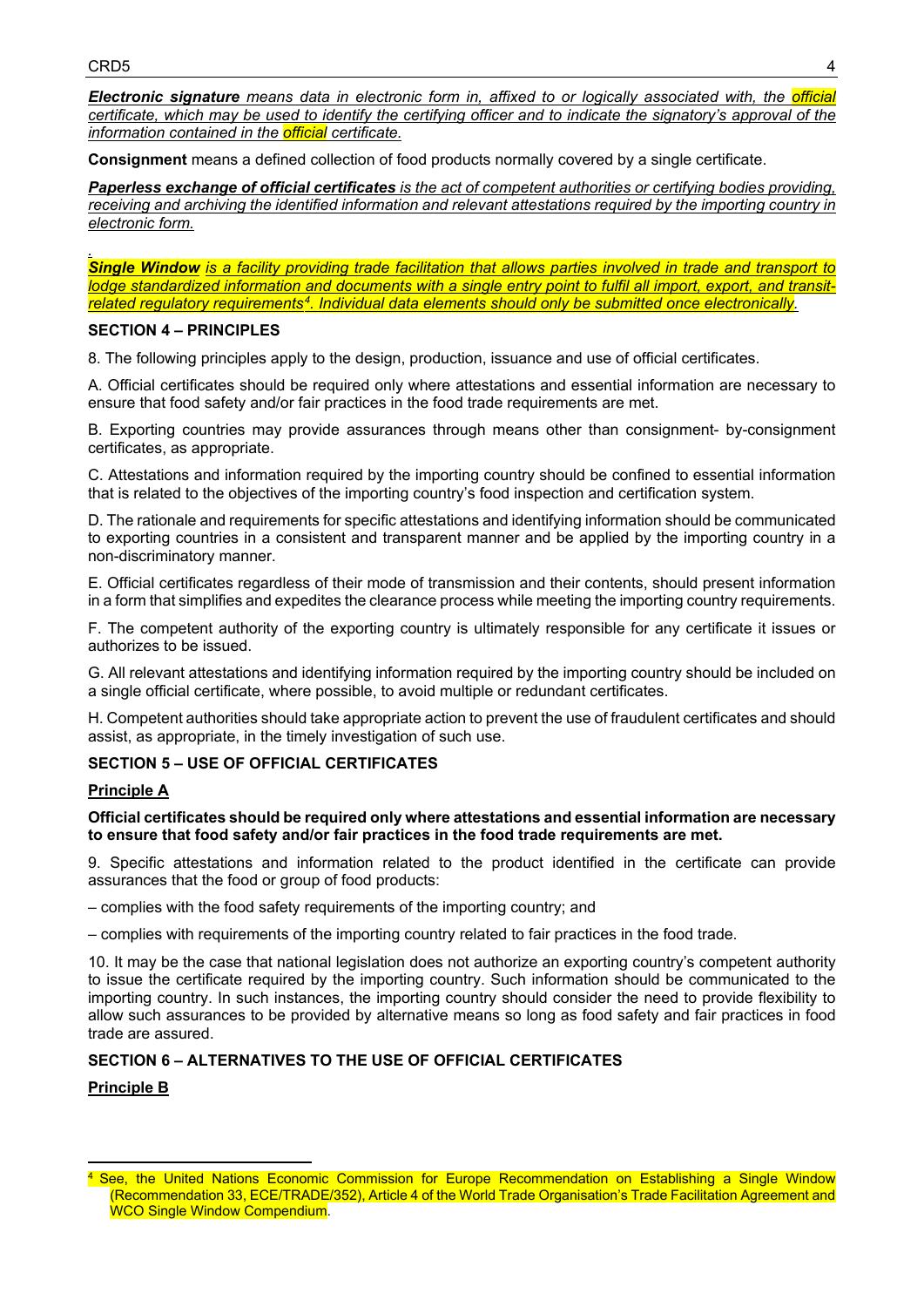### **Exporting countries may provide assurances through means other than consignment- byconsignment certificates, as appropriate.**

11. Alternative arrangements that provide equivalent assurances with respect to food safety or ensuring fair practices in the food trade should be considered.

12. In some circumstances, an importing country may agree to accept from an exporting country a listing of establishments that meet the specific requirements of the importing country. This listing may be used to accomplish the same objectives as consignment-by-consignment certificates, recognizing that the importing country may still need additional information (e.g. mode of transport) for each consignment.

13. The mechanisms and criteria for establishing, maintaining and reviewing such lists should be made transparent by the exporting country and agreed to by the importing country.

14. Recognising that a consignment is normally covered by a single official certificate, it is also possible for certain certificates to apply to multiple consignments if agreed by the importing country. In such cases multiple consignment certificates should have a fixed duration.

# **SECTION 7 – EXTENT OF INFORMATION, TRANSPARENCY AND NON-DISCRIMINATION**

### **Principle C**

### **Attestations and information required by the importing country should be confined to essential information that is related to the objectives of the importing country's food inspection and certification system.**

15. The particular official attestations and information to be included on a certificate will be determined by the requirements of the importing country. Importing countries should make use of international standards, if available, with the objective of reducing the need for extensive detail in certificates.

16. Official attestations and information should be clearly identified in the text of the certificate and not be any more complex or detailed or onerous for the exporting country than is necessary to meet the objectives of the importing country's food inspection and certification system. Such attestations may include, but are not limited to:

– compliance with particular standards, production or processing requirements, if relevant;

– the status (e.g., licensing details) of production, processing, packaging and/or storage establishments in the exporting country;

– the exporting country's animal health status, if it may affect the safety of the food; and

– reference to any associated bilateral/multilateral agreement.

17. Commercial or marketing specifications, such as specific product attributes or conformance to importer specifications should not be required in official certificates.

18. A consignment consisting of a food sample intended for evaluation, testing or research in the importing country should be clearly identified according to its intended use. It should be clearly indicated on the certificate or the package that the sample is not intended for retail sale and has no commercial value.

### **Principle D**

#### **The rationale and requirements for specific attestations and identifying information should be communicated to exporting countries in a consistent and transparent manner and be applied by the importing country in a non-discriminatory manner.**

19. In establishing requirements for certificates, importing countries should ensure that criteria will apply equitably to all exporting countries in order to avoid arbitrary or unjustifiable discrimination.

20. Competent authorities of the importing country should, on request, communicate to the exporting country the requirements for the official attestations and information in certificates and their rationale.

### **SECTION 8 – DESIGN OF OFFICIAL CERTIFICATES**

### **Principle E**

**E. Official certificates regardless of their mode of transmission and their contents, should present certificate data elements in a form that simplifies and expedites the clearance process while meeting the importing country requirements.** 

21. The design and utilization of official certificates should:

– simplify and expedite the clearance of the consignment at the point of entry or the point of control;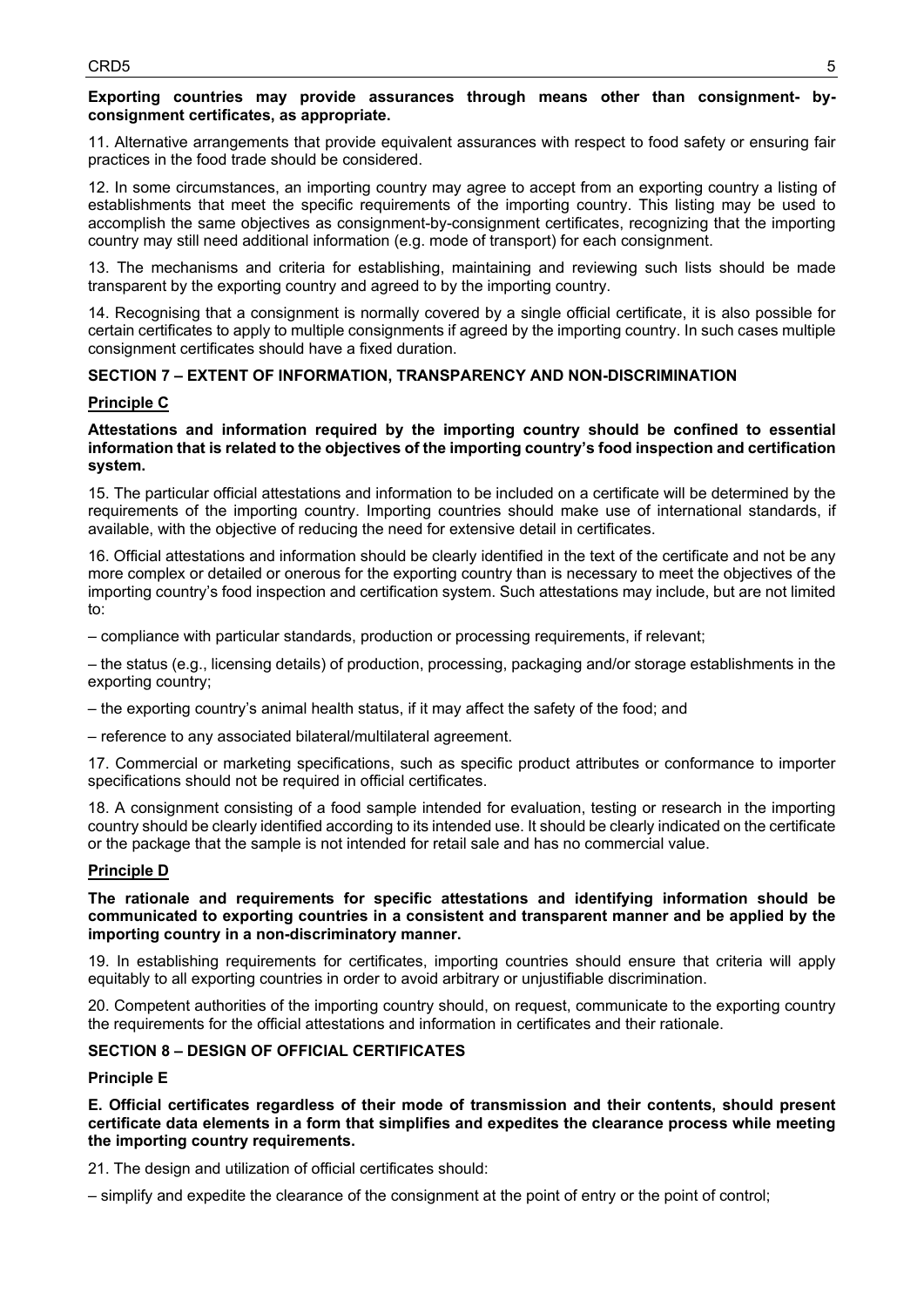– provide for accurate identification of the consignment being certified and the parties involved in the production and issuance of the certificate;

– facilitate the importing country's assessment of the validity of the certificate; and

– minimize the potential for fraud.

22. To the extent practicable, a standard format should be employed for official certificates. Certificates should:

– clearly identify the certifying body and any other relevant parties involved in the production and issuance of the certificate<sup>[5](#page-5-0)</sup>;

– be designed so as to minimize the potential for fraud including use of a unique identification number, or other appropriate means to ensure security (for example, use of watermark paper or other security measures for paper certificates, use of secure lines and systems for *paperless exchange of* certificates);

– clearly describe the commodity and consignment to which the certificate relates;

– contain a clear reference to those official requirements for which the certificate was issued;

– contain attestations by the official or officially recognized certifying body which relates to the consignment described on that certificate and should not be required to be endorsed/re-certified after they are issued; and

– be in a language or languages fully understood by the certifying officer in the exporting country, in transit countries where appropriate, by the receiving authority in the importing country or those countries in which the inspection of the food takes place. Where required the certificates can be accompanied by official translations.

- *be formatted to enable paperless exchange by submission/transmission through in case a Single Window system when such a system is used by the competent authority*

23. The information related to the product being certified should be clearly documented on the certificate and should include as a minimum the following. It may also include additional information as agreed to by the importing and exporting country:

– nature of the food<sup>6</sup>;

- name of product<sup>[7](#page-5-2)</sup>;
- quantity, in the appropriate units<sup>[8](#page-5-3)</sup>;

– a description of the commodity and consignment to which the certificate uniquely relates, e.g., lot identifier, means of transport, security seal number(s) or date coding;

– identity and, as appropriate, the name and address of the producer/manufacturer of the food and/or storage establishments and their approval number;

- name and contact details of the exporter or consignor;
- name and contact details of the importer or consignee;
- country of dispatch<sup>[9](#page-5-4)</sup>, or part of the country where these relate to specific attestations; and
- $-$  country of destination<sup>10</sup>.

# **SECTION 9 – ISSUANCE AND RECEIPT OF OFFICIAL CERTIFICATES (RESPONSIBILITY OF CERTIFYING OFFICERS, SECURITY AND PREVENTION OF FRAUD)**

### **Principle F**

### **The competent authority of the exporting country is ultimately responsible for any certificate it issues or authorizes to be issued.**

24. Official certificates as issued, are ultimately the responsibility of government authorities, while recognizing that it is the food production sector that is fundamentally responsible for food safety and the prevention of fraud and deception as it relates to food in international trade.

<span id="page-5-0"></span><sup>5</sup> When additional information is required on the certificate, it should be constructed in such a way that it is clear who has provided the various parts of the certificate (e.g. laboratory, producing establishment, certifying body).

<span id="page-5-1"></span><sup>6</sup> The World Custom Organization classification *International Convention on the Harmonized System* should be used when appropriate. When species identification is needed, the Linnaeus classification should be used.

<span id="page-5-2"></span><sup>7</sup> Reference should be made to Codex standards if available.

<span id="page-5-3"></span><sup>&</sup>lt;sup>8</sup> Quantity should be in accordance with the International System of Units (Modern Metric System).

<span id="page-5-4"></span><sup>&</sup>lt;sup>9</sup> ISO country codes may be used.

<span id="page-5-5"></span><sup>&</sup>lt;sup>10</sup> ISO country codes may be used.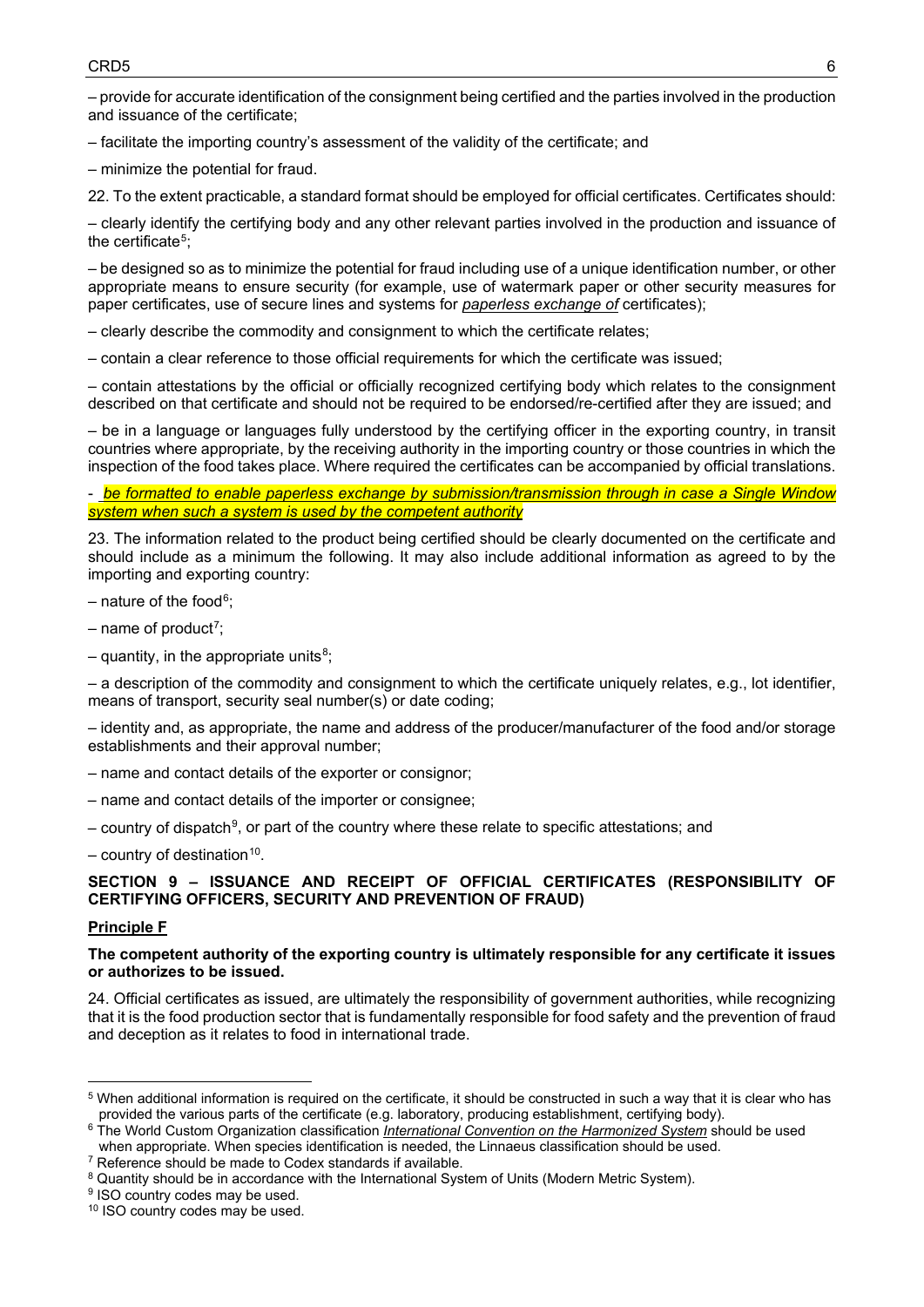25. The certifying body should:

*–* be designated and adequately empowered by national/regional [11](#page-6-0) mandate in a transparent manner to provide the particular attestations required in an official certificate;

– have its designation/ empowerment recognized as sufficient by governments, alleviating the need for any additional endorsement/re-certification of the certificates they issue;

– provide information relating to its official empowerment to the importing country upon request;

– ensure that its procedures allow for the issue of official certificates in a timely manner so as to avoid unnecessary disruptions to trade;

– have in place an effective system to minimize, to the extent practicable, the fraudulent use of official certificates; and

– have in place an effective and timely training program for its certifying officers.

26. If the competent authority of the exporting country has legislative authority to utilize third party certification bodies and has authorized a third party body to issue certificates on its behalf, the competent authority must ensure that there is adequate oversight of the third party, including auditing arrangements.

27. Certificates should normally be issued prior to the consignment to which the certificate relates leaving the control of the certifying body. Certificates may be issued while consignments are in transit to or have arrived at the country of destination only when appropriate systems of control are in place in the exporting country to support this practice and the practice is agreed to by the importing country, and when applicable, to the transiting country.

28. Certifying officers should:

– be appropriately designated by the certifying body;

– have no conflict of interest in the commercial aspects of the consignment and be independent from the commercial parties;

– be fully conversant with the requirements to which they are attesting;

– have access to a copy of regulations or requirements that are referred to on the certificate or clear information and guidance notes issued by the certifying body or competent authority explaining the criteria that the product must meet before being certified;

– only attest to matters that are within their own knowledge (or have been separately attested to by another competent party); and

– only certify to the circumstances that can be verified, directly or by documentation provided, including conformity with production requirements and any other specified requirements between production and date of issue of the certificate.

*29. Where paperless exchange of certificates is under consideration the exporting and importing countries should ensure appropriate controls, infrastructure and capability are in place:*

*- to facilitate the trustworthy paperless exchange of official certificates;*

*- for competent authorities to provide and/or receive certificate information and attestations in electronic form.*

*- to generate, maintain, make available and validate the official certificate that is exchanged.*

*- to exchange messages between officials involved in certification.*

*- for adequate data retention and archiving.*

*30. Where paperless exchange of certificates is in place* 

*- the competent authority of the importing country becomes the custodian of the issued certificate after acknowledging that it is received.*

*- the competent authority of the exporting country maintains the status of the exchanged certificate and shares the actual status with the exporter or their agent who applied for the involved certificate.*

**Principle G**

<span id="page-6-0"></span><sup>11</sup> Regional refers to Regional Economic Integration Organisation (REIO) as defined by Article 2, Constitution of the Food and Agriculture Organization of the United Nations.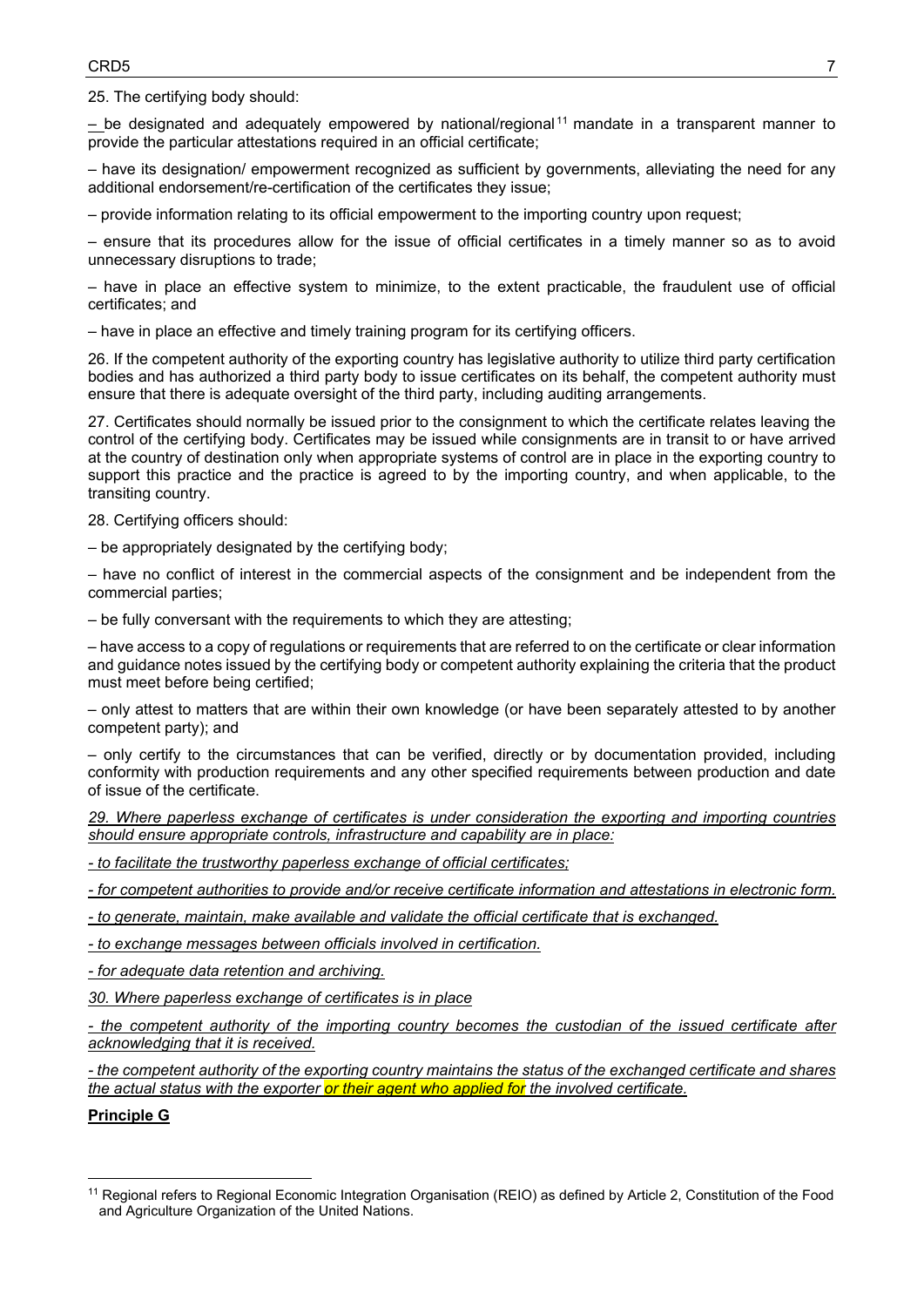### **All relevant attestations and identifying information required by the importing country should be included on a single official certificate, where possible, to avoid multiple or redundant certificates.**

31. Requests for certificates should minimize to the extent possible the need for redundant or duplicative certificates. Examples of such situations include: (1) multiple certificates with similar attestations are required by different agencies within an importing country; (2) multiple certificates are required for different attributes when a single attestation would suffice; and, (3) multiple certificates with similar attestations are required from different certifiers within the exporting country.

32. When a certificate requires multiple attestations (e.g., food safety, animal health and/or plant health) standard attestations developed by organizations recognized in the World Trade Organization (WTO) Sanitary and Phytosanitary Agreement (SPS) may be used (i.e., Codex, OIE, IPPC).

33. In case certificates are required from different bodies, a single competent authority may issue the certificate based on information received from other official bodies. An example of such cases would be attestations of animal health status and public health matters on the same certificate.

34. In instances where the importing country requests that an official certificate contain proprietary information, such requests should be confined to the need to ensure the product meets food safety requirements and to ensure fair practices in the food trade. If such information is requested, adequate means to protect the proprietary nature of such information shall be employed and communicated to the exporter.

35. Commercially sensitive information such as contract numbers and bank arrangements should not be included in official certificates.

36. Where, in exceptional cases justified by documented public health problem, the importing country requires assurance that an ingredient originating from a specified country (or countries) is not contained in the exported food; such attestations should be included in the certificate. When the country or countries have managed the risk based on science and the measures implemented to address the hazard are satisfactory to the importing country, the use of these attestations should be discontinued.

### **Use of paper certificates**

37. Paper certificates where used should be issued and presented to the exporter or their agent as the original certificate.

38. Paper certificates should, to the extent practicable, be in compliance with the UN Layout Key for Trade Documentation (Recommendation No 1, ECE/TRADE/137).

39. A copy of the original certificate (clearly marked as such) should be kept by the certifying body in the exporting country and be provided, on request, to the competent authority in the importing country, or in a country carrying out import controls on behalf of the importing country.

40. When issuing a paper certificate, the certifying officer should ensure that:

– the certificate contains no deletions other than those required by the text of the certificate;

– any alterations of the certified information are initialized or otherwise approved by the certifying body;

– for multiple page certificates, it is clear that the pages constitute a single certificate including official translation(s) when appropriate (e.g., each page is numbered with the same unique certificate number so as to indicate it is a particular page in a finite sequence);

– the certificate bears the official identifier of the competent authority, signature, name and official position of the certifying officer (the signature may be hand written or a controlled facsimile signature);

– the certificate bears the date, expressed unambiguously, on which the certificate was signed and issued and, where appropriate, the period of time for which the certificate will remain valid; and

– no portion of the certificate is left blank in a manner that would allow it to be amended.

### *Paperless exchange of official certificates (annex II).*

*41. A decision to implement paperless exchange of official certificates should take into account the availability of the required infrastructure and capabilities of involved countries and include a contingency plan to ensure disruption to trade is minimal in the event of system failure.*

*42. Competent authorities that have reached agreement about paperless exchange of official certificates should ensure their infrastructure and administrative systems adequately support such exchanges.*

*43. The electronic systems that are used for paperless exchange of official certificates should:*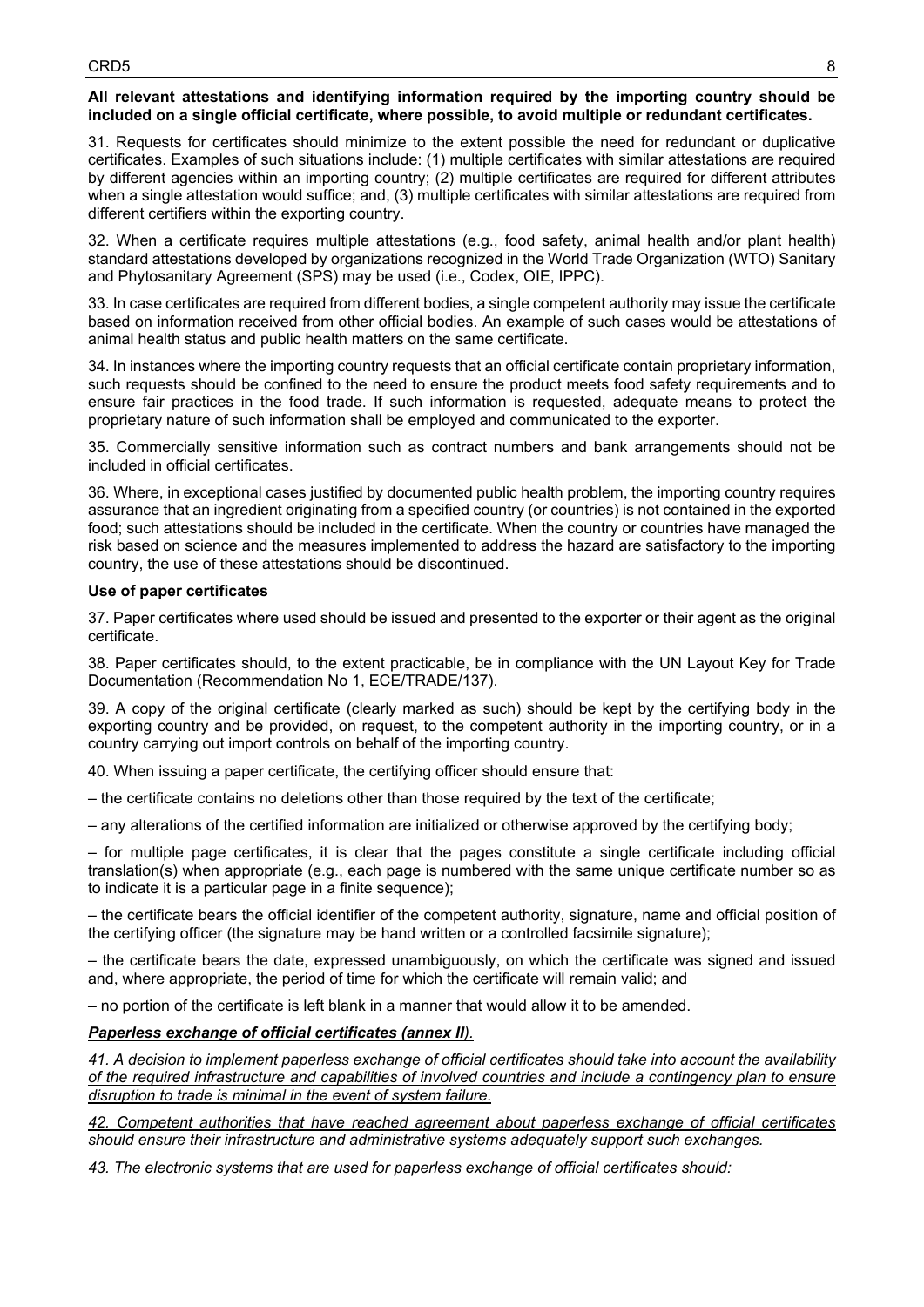*– be based on or be able to interoperate with internationally recognized data and message standards such as those published by UN/CEFACT[12](#page-8-0) for electronic SPS certificates exchanged between government border*  authorities (UN/CEFACT eCert SPS data standard and message structure). The importing and exporting *countries will need to agree on the certificate data elements (identifying information and relevant attestations required by the importing country) and messages to be exchanged;*

*– facilitate use of available technologies for message exchange to expedite direct communication between officials.;* 

*- ensure the technology that generates, maintains, makes available and validates the issuance of this certificate and prevents any alteration by a non-approved party after issuing.*

#### *– ensure message authentication;*

*44. The certifying body should notify the exporter or their agent when the certificate has been issued for a consignment and where appropriate be informed about the status of a certificate that is exchanged paperles*.

### **Presentation of original certificates**

45. In the case of paper certificates, the importer or consignee is responsible for ensuring that the product and the original certificate, in accordance with the importing country's requirements, is presented to the importing country's authorities or to the authorities in a country carrying out import controls on behalf of the importing country.

*46. When countries use paperless exchange of official certificates, the importing country's competent authorities should ensure that the importer/consignee or their representative provides necessary and appropriate details to the importing country's authority or the authority carrying out import controls on behalf of the importing country to allow the consignment identity to be verified against the exchanged certificate.*

### **Replacement of certificates**

47. Replacement certificates may be issued by a competent authority to rectify certificates that have been for example, lost, damaged, contain errors, or where the original information is no longer correct. These certificates must clearly indicate that they are replacing the original certificate. A replacement certificate should reference the number of the original certificate that it supersedes and the date the original was signed. The original certificate should be cancelled and in case of hard copy, where possible, returned to the issuing authority.

# **Revocation of certificates**

48. When, for good and sufficient reason *including errors,* there is cause to revoke a certificate, the certifying body should revoke the original certificate as soon as possible and notify the exporter or their agent in hard copy or by electronic means of the revocation. The notice should reference the number of the original certificate to which the revocation refers and provide all particulars regarding the consignment and the reason(s) for the revocation *In the situation that the certificate is already under the responsibility of the importing country the latter should be notified by electronic means or in hard copy and in response confirm that the involved original paper certificate has been destroyed or, when countries use paperless exchange, the electronic version is marked as revoked.*

### **Principle H**

**Competent authorities should take appropriate action to prevent the use of fraudulent certificates and should assist, as appropriate, in the timely investigation of such use.**

#### **Fraudulent certificates**

49. When a competent authority suspects on reasonable grounds that an official certificate may be fraudulent, because of deliberate misrepresentation or other criminal activity, it should immediately commence an investigation and involve the certifying body of the country from which the suspected fraudulent certificate is purported to have originated. Considerations should also be given to notify any third country that may have

<span id="page-8-0"></span> $12$  The United Nations Centre for Trade Facilitation and Electronic Business (UN/CEFACT) is a subsidiary, intergovernmental body of the United Nations Economic Commission for Europe (UNECE) Committee on Trade, mandated to develop a programme of work of global relevance to achieve improved worldwide coordination and cooperation in these areas of trade facilitation recommendations and electronic business standards (https://www.unece.org/cefact/)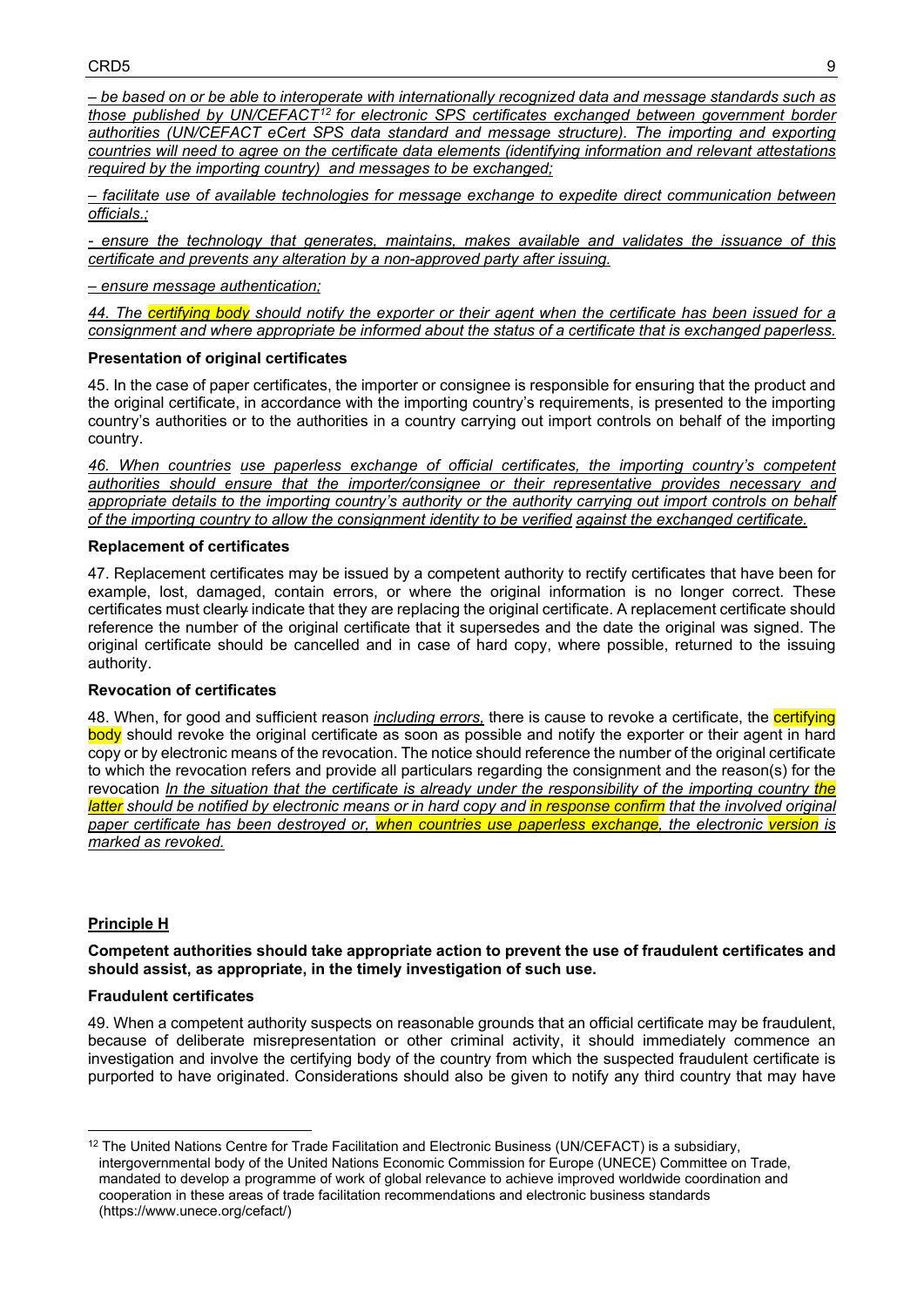been implicated. Additionally, the competent authority should retain the associated consignment under its control, pending the outcome of the investigation.

50. Certifying bodies in the countries from which the suspected fraudulent certificate is purported to have originated should cooperate fully with the investigation of the competent authority of the importing country. If the certificate is found to be fraudulent, every effort should be made by the competent authorities to identify those responsible so that appropriate action can be taken according to national/regional law.

51. The product relating to fraudulent certificates should be considered to be in violation of the importing country's requirements since the precise condition of the product is unknown. Destruction of the product is one of the measures that can be implemented since destruction is a strong deterrent to future fraudulent activity.

52. Competent authorities in importing countries should maintain current records of certificates from certifying bodies in pertinent exporting countries, including, in relation to paper certificates, copies of official stamps and marks.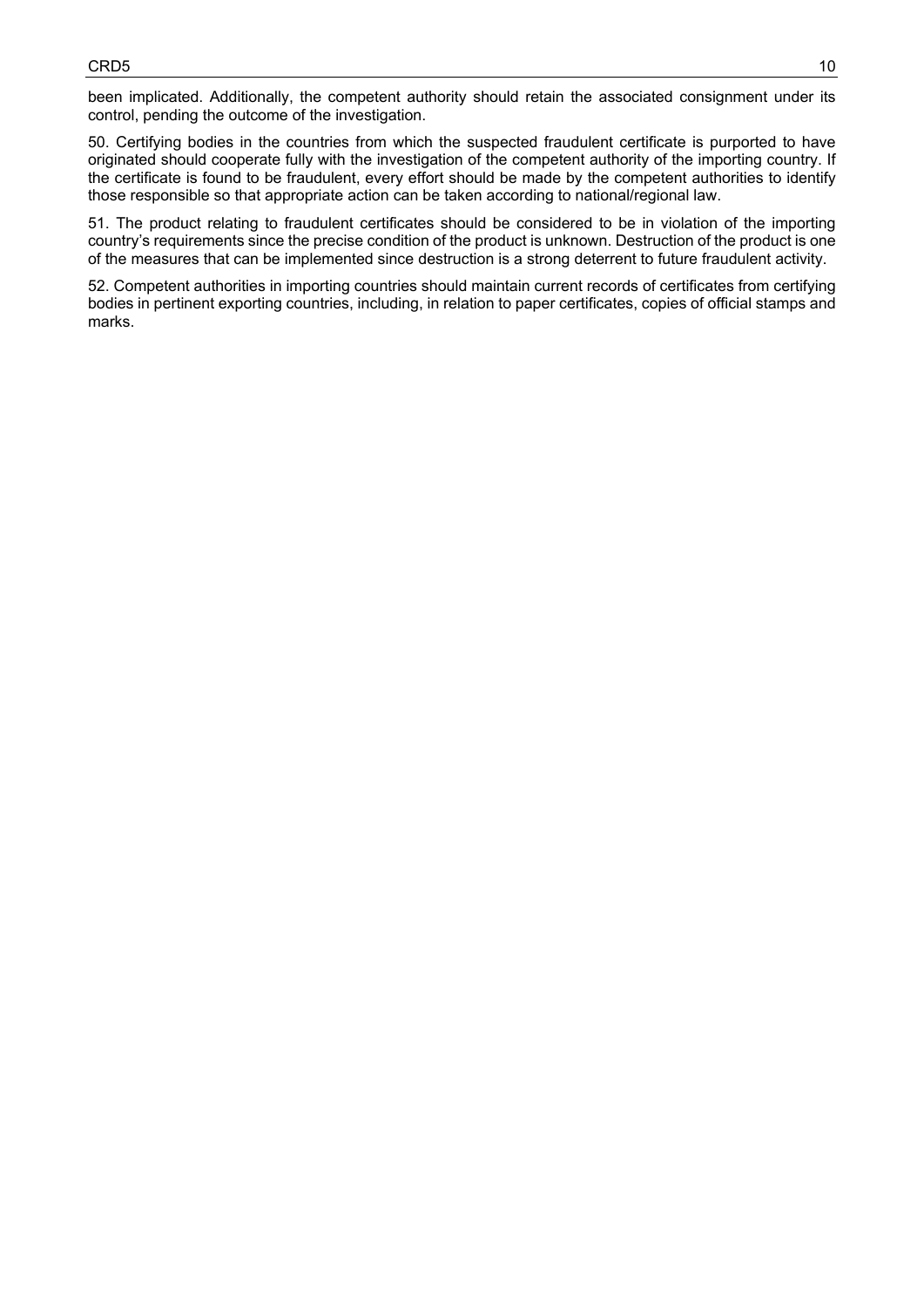ANNEX I

### **GENERIC MODEL OFFICIAL CERTIFICATE**

#### *Scope of the Annex*

This Annex is intended to provide additional guidance to competent authorities *for the paper version as well as for the electronic version* based on the principles set out in Section 4 and elaborating on the information provided in Sections 8 and 9. When model official certificates for specific purposes are otherwise established by *the* Codex Alimentarius *Commission*, countries should refer to such guidelines.

Although certificates are primarily focused on sanitary aspects, they may also address aspects relating to fair practices in the food trade where these matters are certified by the certifying bodies.

This model certificate could cover multiple products in a single certificate.

#### *Explanatory notes on the paper version of the generic model for an official certificate*

#### **General:**

The certificate should be completed in a legible manner.

If the consignee, point of entry, or transport details change after the certificate has been issued, it is the responsibility of the importer to advise the competent authority of the importing country. Such a change should not result in a request for a replacement certificate to be issued.

The model certificate as it appears includes numbers designed to facilitate establishing a link between a particular section and the corresponding explanatory note. It is not intended that these numbers appear in the actual certificates issued by the certifying body.

#### **Specific***:*

**Certificate type***:* the certificate should be marked with "ORIGINAL", "COPY" or "REPLACEMENT" as appropriate.

**Country**: name of the country that issues the certificate possibly accompanied by a logo or a letter head. The objective is to clearly identify the country having the responsibility of issuing the certificate.

- **1. Consignor/Exporter**: name and address (street, town and region/province/state, as applicable) of the natural or legal person or entity who sends the consignment.
- **2. Certificate number**: this identification number should be unique for each certificate and authorized by the competent authority of the exporting country. For multiple page certificates, see paragraph 38 of document CAC/GL 38-2001.
- **3. Competent Authority**: name of the Competent Authority of the country responsible for certification.
- **4. Certifying Body**: name of the Certifying Body when it is different from the Competent Authority.
- **5. Consignee/Importer**: name and address of the natural or legal person or entity to whom the consignment is shipped in the country of destination, at the time the certificate is issued.
- **6. Country of origin[13](#page-10-0)**: name of the country in which the products were produced, manufactured or packaged.
- **7. Country of destination[14](#page-10-1)**: name of the country of destination of the products.
- **8. Place of loading**: name of a seaport, airport, freight terminal, rail station or other place at which goods are loaded onto the means of transport being used for their carriage.
- **9. Means of transport**: air/ship/rail/road/other, as appropriate and the identification (name or number) of these if available, or relevant documentary references.
- **10. Declared point of entry**: if required and available the name of the point of entry authorised by the competent authority of the importing country and, its UN/LOCODE (refer to the United Nations Code for Trade and Transport Locations).
- **11. Conditions for transport/storage**: appropriate temperature category (ambient, chilled, frozen) or other requirements (e.g. humidity) for transport/storage of the product.

<span id="page-10-1"></span><span id="page-10-0"></span><sup>&</sup>lt;sup>13</sup> ISO Code: the two letter country codes, in compliance with the international standard (ISO 3166 alpha-2), could be used.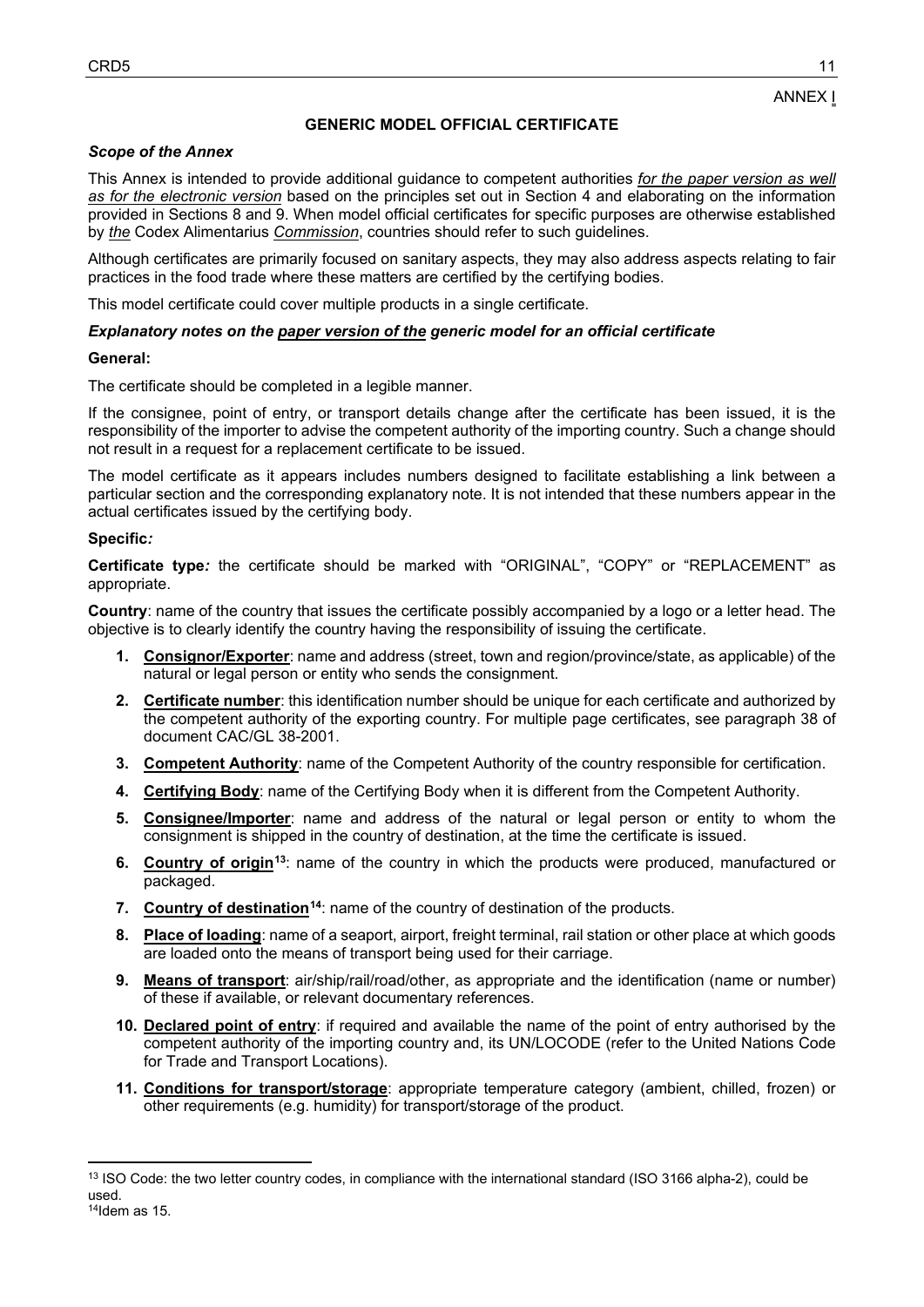- **12. Total quantity**: in appropriate units of weight or volume for the whole consignment.
- **13. Identification of container(s)/Seal number(s)**: identify the containers and seal numbers where applicable or if known.
- **14. Total number of packages**: total number of packages for all products in the consignment.
- **15. Identification of food product(s)**: give the descriptive information specific to the product or products to be certified.

Where appropriate: nature of the food (or description of the commodity), commodity code (HS code), species, intended purpose, producer/manufacturer, approval number of establishments (slaughterhouse, production plant, store (cold store or not)), region or compartment of origin, name of the product, lot identifier, type of packaging, number of packages, net weight per type of product.

- **– Nature of the food (or description of product)**: description of the product(s) precise enough to allow the product(s) to be classified in the World Customs Organisation's Harmonised System, including the commodity code (HS code) where appropriate
- **– Intended purpose (or Food products certified for)**: the end use of the product should be specified in the certificate (e.g. direct human consumption, further processing, and trade samples).

Where a certificate for trade samples is required, a consignment consisting of a food sample intended for evaluation, testing or research, in the importing country may be described using a term such as "trade samples". It should be clearly indicated on the certificate or the package that the sample is not intended for retail sale and has no commercial value.

- **– Region or compartment of origin**: if applicable: This is only for products affected by regionalisation measures or by the setting up of approved zones or compartments.
- **– Type of packaging**: identify the type of packaging of products as defined in Recommendation No. 21 of UN/CEFACT (United Nation Centre for Trade Facilitation and Electronic Business).

**16. Attestations**: information indicating compliance with the relevant regulation(s) of the importing or exporting countries in accordance with the recommendations, as appropriate, of the Codex Alimentarius Commission.

Attestations should be the minimum required for the products certified to ensure food safety and fair practices in the food trade. Attestations should be applicable to the food products certified.

Non-applicable attestations should be excluded or deleted.

There may be other attestations covering different issues (cf. paragraph 7 of document CAC/GL 38-2001).

**17. Certifying officer**: name, official position, official stamp (optional), date of signature and signature.

Certificates should be issued in accordance with section 9 of document CAC/GL 38-2001.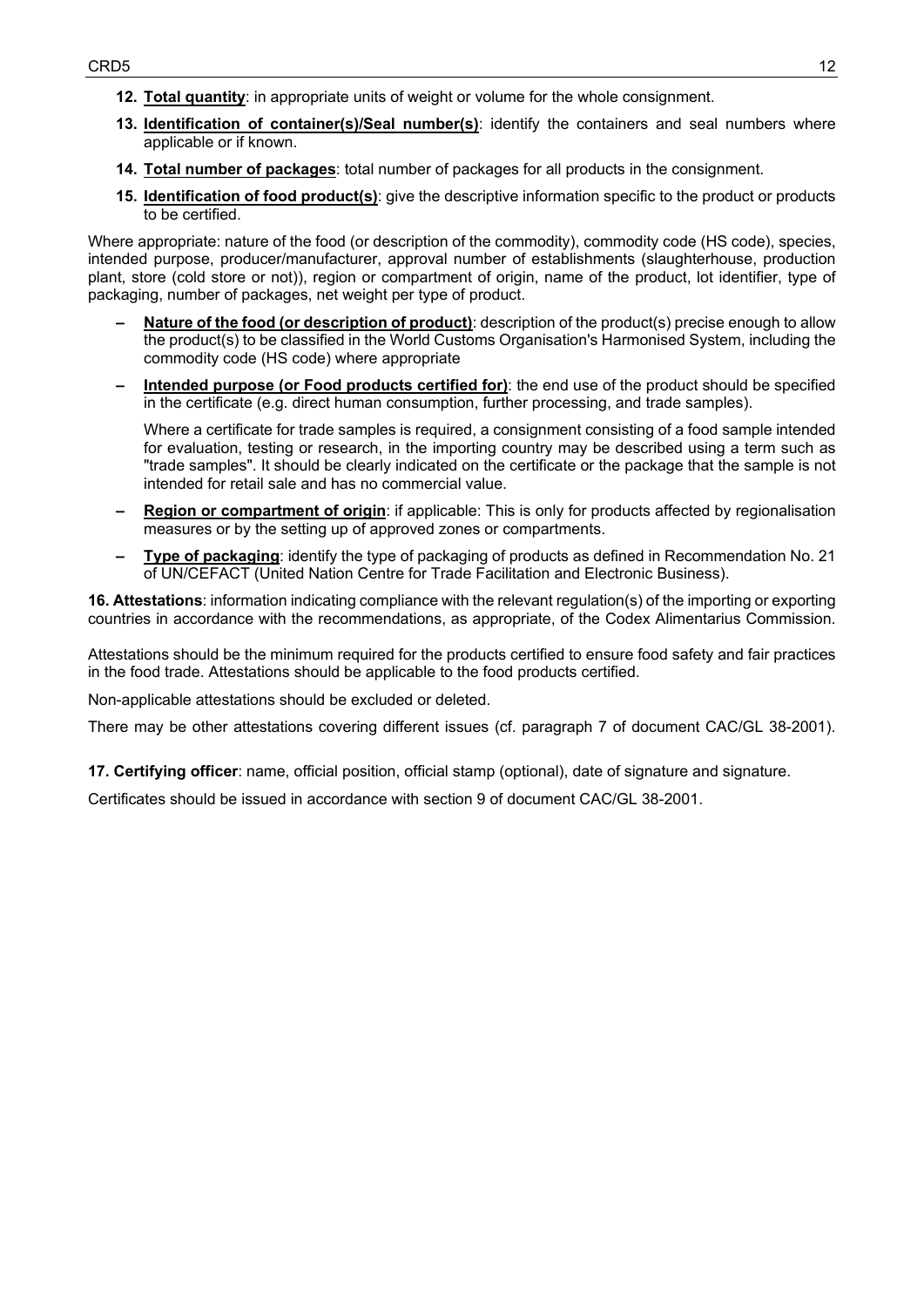### **LOGO/LETTERHEAD**

### **GENERIC MODEL OFFICIAL CERTIFICATE**

# **COUNTRY:**

# **CERTIFICATE TYPE**

| 1. Consignor/Exporter:                                                                                    |                                                                   |  |                    |                         |                                    | 2. Certificate number.        |                    |                                |                  |  |  |
|-----------------------------------------------------------------------------------------------------------|-------------------------------------------------------------------|--|--------------------|-------------------------|------------------------------------|-------------------------------|--------------------|--------------------------------|------------------|--|--|
|                                                                                                           |                                                                   |  |                    | 3. Competent authority: |                                    |                               |                    |                                |                  |  |  |
|                                                                                                           |                                                                   |  |                    |                         |                                    | 4. Certifying body:           |                    |                                |                  |  |  |
| 5. Consignee/Importer:                                                                                    |                                                                   |  |                    |                         |                                    |                               |                    |                                |                  |  |  |
| 6. Country of origin:                                                                                     |                                                                   |  |                    |                         |                                    |                               |                    |                                | <b>ISO Code:</b> |  |  |
| 7. Country of destination:                                                                                |                                                                   |  |                    |                         |                                    | <b>ISO Code:</b>              |                    |                                |                  |  |  |
| 8. Place of loading:                                                                                      |                                                                   |  |                    |                         |                                    |                               |                    |                                |                  |  |  |
| 9. Means of transport:                                                                                    |                                                                   |  |                    |                         |                                    | 10. Declared point of entry:  |                    |                                |                  |  |  |
| 11. Conditions for transport/storage:                                                                     |                                                                   |  |                    |                         |                                    | 12. Total quantity*           |                    |                                |                  |  |  |
| 13. Identification of container(s)/Seal number(s):                                                        |                                                                   |  |                    |                         |                                    | 14. Total number of packages: |                    |                                |                  |  |  |
| 15. Identification of food products as described below (multiple lines may be used for multiple products) |                                                                   |  |                    |                         |                                    |                               |                    |                                |                  |  |  |
| No.                                                                                                       | Nature of the food, commodity code (HS code)<br>where appropriate |  |                    |                         |                                    | Species*                      |                    |                                | Intended purpose |  |  |
|                                                                                                           |                                                                   |  |                    |                         |                                    |                               |                    |                                |                  |  |  |
| No.                                                                                                       | Producer/Manufacturer                                             |  |                    |                         | Approval number of establishments* |                               |                    | Region or compartment of ongin |                  |  |  |
|                                                                                                           |                                                                   |  |                    |                         |                                    |                               |                    |                                |                  |  |  |
| No.                                                                                                       | Name of the product                                               |  | Lot Identifier*    |                         | Type of packaging                  |                               | Number of packages |                                | Net weight       |  |  |
|                                                                                                           |                                                                   |  |                    |                         |                                    |                               |                    |                                |                  |  |  |
| 16. Attestations:                                                                                         |                                                                   |  |                    |                         |                                    |                               |                    |                                |                  |  |  |
| 17. Certifying officer:                                                                                   |                                                                   |  |                    |                         |                                    |                               |                    |                                |                  |  |  |
| Name:                                                                                                     |                                                                   |  | Official position: |                         |                                    |                               |                    |                                |                  |  |  |
| Date:                                                                                                     |                                                                   |  | Signature:         |                         |                                    |                               |                    |                                |                  |  |  |
| <b>Official Stamp:</b>                                                                                    |                                                                   |  |                    |                         |                                    |                               |                    |                                |                  |  |  |

The Generic Model Official Certificate should be read in conjunction with the explanatory notes.

\* If required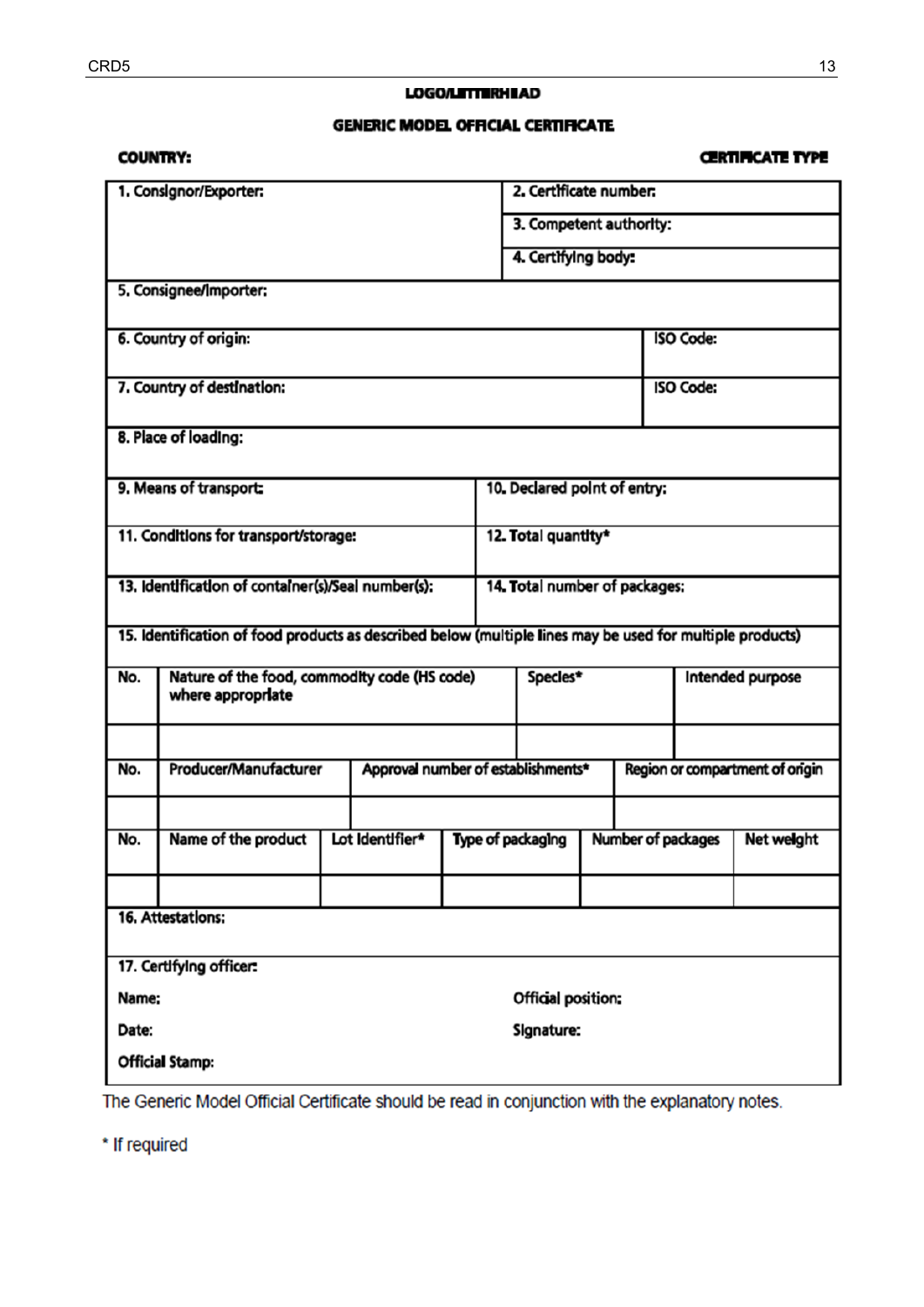# *Explanatory notes on the reference data model (electronic version) of the generic model official certificate*

*The reference data model is an independent abstract model that organizes the data elements[15](#page-13-0) of the generic model official certificate and how they relate to one another and to the particular and discrete units[16](#page-13-1) of the generic model official certificate.* 

*Through this link the [description for the CODEX reference data model](http://www.fao.org/fileadmin/user_upload/codexalimentarius/doc/Paperless_cert_Description_for_the_generic_model_draft.xlsx) as well as the more detailed version can be accessed.:*

*The tab GENERIC CODEX MODEL in the description shows the existing Codex generic model official certificate and its data elements. The tab CODEX GUIDELINE provides a more detailed outline, as well as potential placement and representation of those data elements in an XML file. The tab generic reference document indicates the sources of code lists used for various data elements in the model.* 

*The reference data model is represented on the first page in this link called ['Reference Data Model'](http://www.fao.org/fao-who-codexalimentarius/sh-proxy/en/?lnk=1&url=https%253A%252F%252Fworkspace.fao.org%252Fsites%252Fcodex%252FMeetings%252FCX-733-25%252FWorking%2BDocuments%202020%252FPaperless_cert_Generic_Reference_Model.pdf).*

*The second page in the file called 'Reference Data Model' shows a more detailed data model which includes additional data elements used in existing exchanges between competent authorities.* 

*This additional information is provided to assist countries' information-technology and policy experts to become aware of available practical solutions for issues beyond the generic reference model and do not have any standardizing or prescriptive character*

*The generic reference model also allows mapping of the generic model official certificate using other international standards.*

*The reference data model is not intended to prescribe a particular approach to structuring or requiring any data element, including example placement and representation in the model. Countries may include additional, different, or fewer data elements, using the UN/CEFACT SPS standardized language, structure and exchange protocols, when bilaterally agreed between the competent authorities of the importing and exporting country.* 

*The generic model official certificate and the reference data model will be periodically reviewed by CCFICS to ensure its continued usefulness to countries developing or implementing paperless exchange of electronic certificates.* 

<span id="page-13-1"></span><span id="page-13-0"></span>*<sup>15</sup> Data elements of the certificate are units of data which have precise meaning <sup>16</sup> Data mapping is the process to integrate a wide variety of data*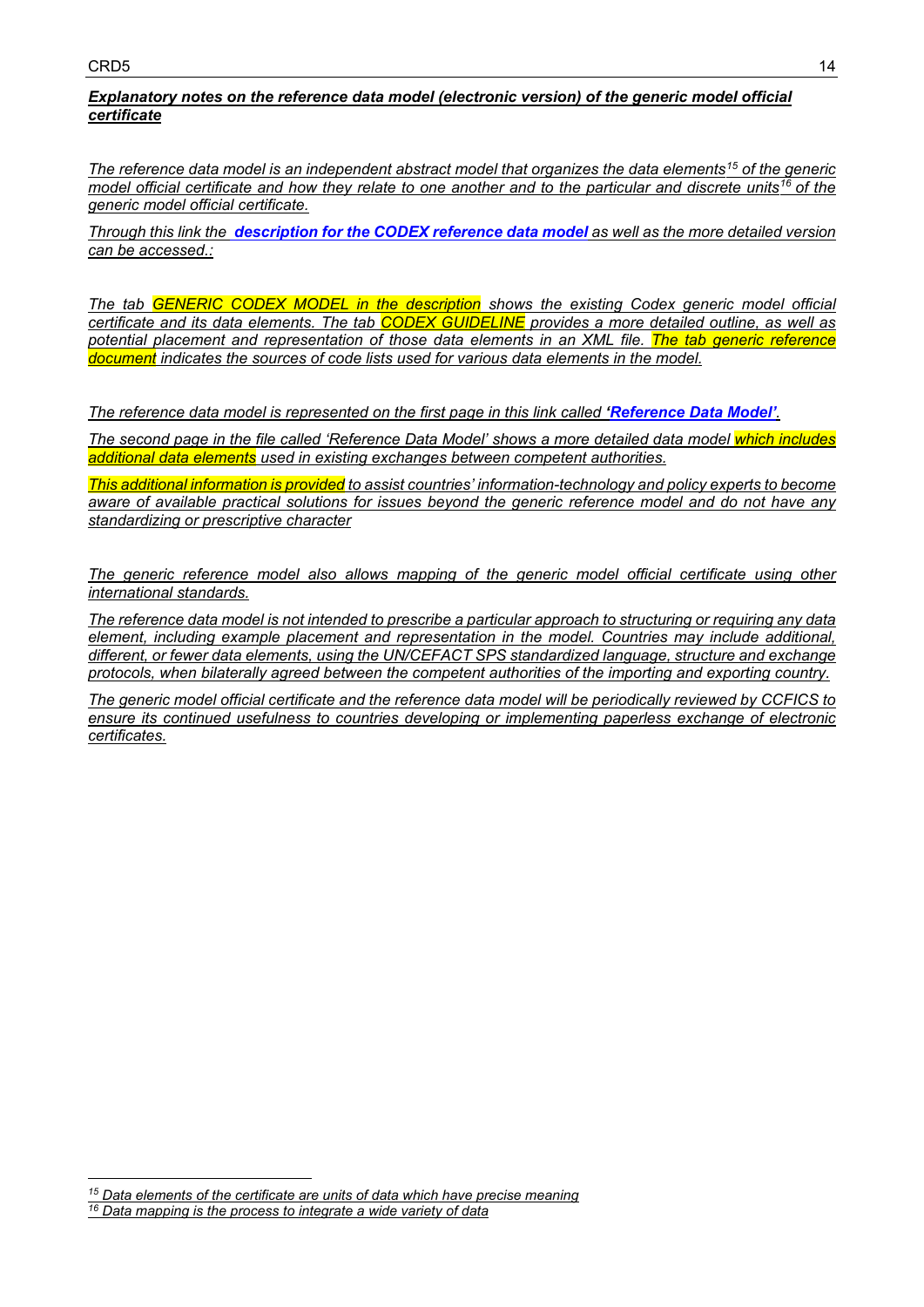# *PAPERLESS EXCHANGE OF OFFICIAL CERTIFICATES*

# *SECTION 1 – INTRODUCTION*

*1. Competent authorities may decide to implement paperless exchange of official certificates, when technically feasible and no legislative and administrative barriers are identified that may prevent the adoption of paperless certification systems.*

*2. The operations for paperless exchange of official certificates should respect the legal requirements of the exporting and the importing country without creating barriers by introducing excessive technical requirements.*

*3. For application in message exchanges in accordance with international standards additional examples of data modelling the Codex generic model official certificate (Annex I) are provided.*

*4. Exchanges of certificates via national single windows can help facilitate coordination with other border agencies involved in the clearance of the certified consignment.* 

# *SECTION 2 – SCOPE*

*5. This annex provides guidance for use by competent authorities of both importing and exporting countries to ensure an effective, efficient and consistent approach for paperless exchange of official certificates by applying an electronic certification mechanism based on international standards and recommendations[17.](#page-14-0)*

*6. It should guide competent authorities in implementing paperless exchange of official certificates without mandating the use of specific concepts for electronic certification mechanisms to achieve such exchanges.* 

### *SECTION 3 – DEFINITIONS*

*Electronic certificate is the digital representation (including images where necessary) of the wording and data describing and attesting to attributes of a consignment of food destined for international trade, transmitted by authenticated and secure electronic means from the exporting country's competent authority to the importing country's competent authority.*

*Non-repudiation service is an information and communications technology for generating, maintaining, making available and validating the issuance of an official certificate in order to provide assurance to a receiving party that the certificate was issued.*

### *Section 4 – TRANSITION TO PAPERLESS EXCHANGE OF OFFICIAL CERTIFICATES*

*7. Competent authorities should have implemented internal capabilities and established internal information technology, data security protocols and digitized import and export procedures at the national level prior to pursuing bilateral/multinational arrangements for paperless exchange of official certificates.*

*8. The digitization at the national level should be covered by the following considerations.*

*8.1 In collaboration with information technology experts, competent authorities should review together with the public and private stakeholders the existing processes at national level for providing and/or receiving official certificates. This should include identification of the data elements involved. Consideration should also be given to facilitating the exchange of official electronic certificates via a single window.*

*8.1.1. Exporting countries should consider digitizing their export procedures, including inspections and protocols and how the data elements of their export certificates[18](#page-14-1) are processed and how they are organized and relate to one another[19](#page-14-2).*

*8.1.2. Importing countries should consider digitizing their import procedures and protocols and how the data elements of their import certificates[20](#page-14-3) are used in their import protocols.*

*8.2. In this process the systems, data elements and protocols that are selected to be involved in the paperless exchange of official certificates should follow where considered appropriate, relevant international standards, recommendations and guidance for:*

<span id="page-14-0"></span><sup>17</sup> *For example UN/CEFACT SPS standardized language, structure and exchange protocols and the Base Information Package for electronic Licenses, Permits, Certificates and Other kinds of the World Customs Organisation Data Model. (WCO DM).*

<span id="page-14-1"></span><sup>18</sup> *According to the principles set out in Section 4 and elaborating on the information provided in Sections 8 and 9 of this guidance*

<span id="page-14-2"></span>*<sup>19</sup> According to Annex I of this guidance*

<span id="page-14-3"></span>*<sup>20</sup> According to the principles set out in Section 4 and elaborating on the information provided in Sections 8 and 9 and Annex I of this guidance.*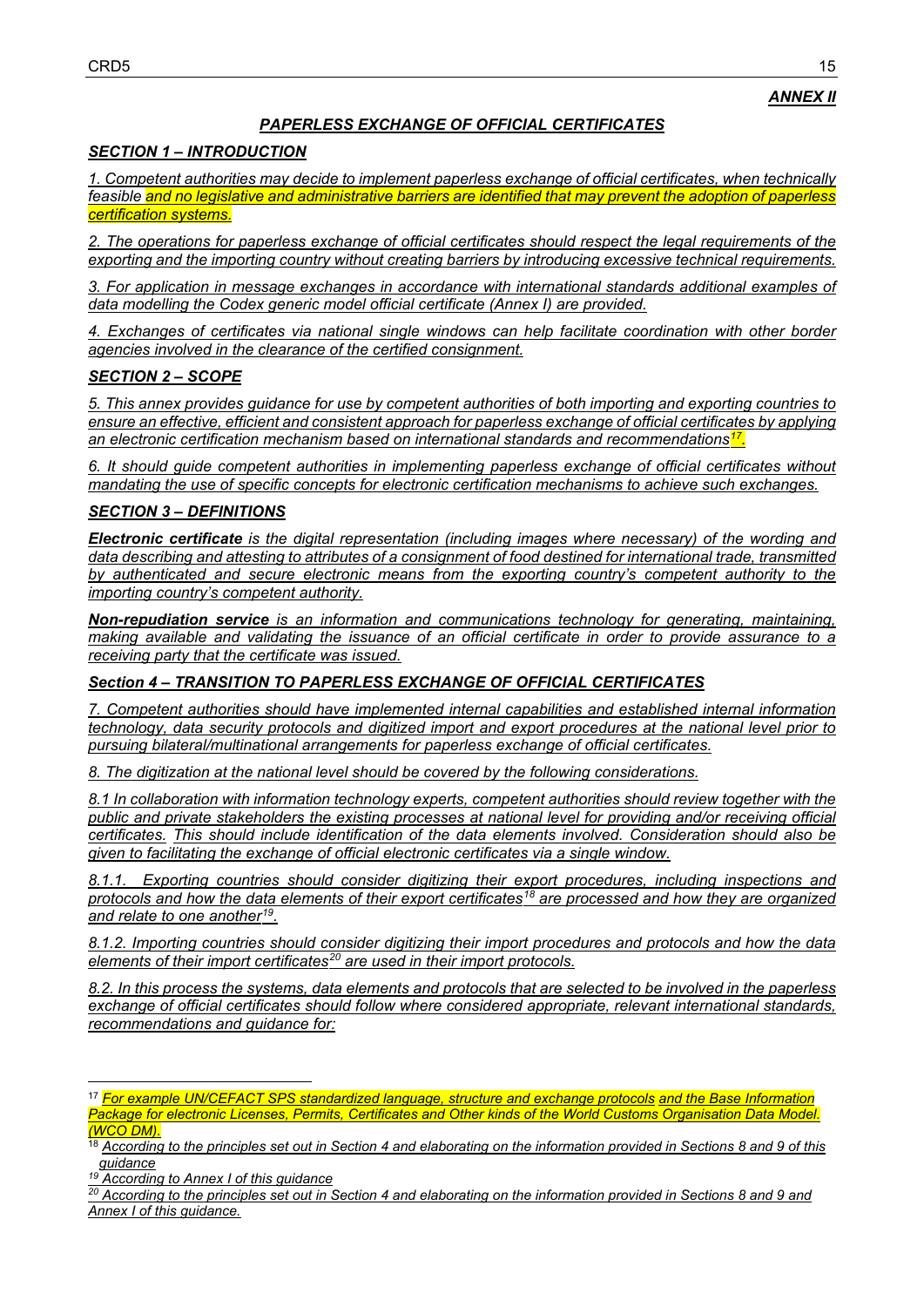- *1. The end-to-end communication*
- *2. The message language, structure and exchange protocols[21](#page-15-0)*
- *3. The non-repudiation service[22](#page-15-1)*
- *4. Lodging them with a Single Window system[23.](#page-15-2)*
- *9. The digitization at the bilateral/multinational level should be covered by the following considerations*

*9.1 Exporting and importing countries should coordinate to identify:*

- *1. The essential data elements needed for issuance and receipt of electronic certificates between the two countries;*
- *2. Connection protocol responsible for the end-to-end communication*
- *3. Paperless exchange protocols, considering each country's information technology or data management and security requirements, to ensure mutual confidence in a secure and authenticated transmission of electronic certificates.*
- *4. Single Window Interoperability[24](#page-15-3)*

*9.2. Paper versions of the certificates have to stay in parallel to the electronic exchange until both the importing and exporting country are satisfied that.* 

- *1. The connectivity of their respective systems is reliable for the full scope of official certificate clearance activities (e.g. acceptance, rejection, or replacement) and types of acknowledgement agreed;*
- *2. The integrity, authenticity and security of the exchange meets agreed criteria; and*
- *3. Understandings are in place as to how business continuity will be dealt with should anything effect the system to system exchange.*

### *SECTION 5 – EXISTING MECHANISMS TO RETRIEVE CERTIFICATE INFORMATION*

*10. The mechanisms below are the electronic certification solutions identified to date, each delivering electronic certificates in a specific format together with dedicated security features.*

- *1. The electronic certification system of the importing competent authority retrieves ("pulls") or receives (the information having been "pushed") certificates data directly from the electronic certification system of the exporting competent authority through a web service interface (e.g. Simple Object Access Protocol [SOAP]).*
- *2. The electronic certification system of the exporting competent authority provides certificates, to the competent authority of the importing country through Simple Mail Transfer Protocol (SMTP).*
- *3. The electronic certification system of the importing competent authority receives certificates data from the electronic certification system of the exporting competent authority through a central hub.*

*11. The mechanisms above do not exclude exchanges of electronic representations of certificates (e.g. secured PDF format) and future evolved electronic certification mechanisms which competent authorities consider suitable to meet their requirements.*

### *SECTION 6 – ROLES AND RESPONSIBILITIES*

*12. Paperless exchange of official certificates between exporting and importing countries using UN/CEFACT eCert SPS data standard and message structure presents the following responsibilities of involved competent authorities and business operators.* 

*12.1. The exporting competent authority makes available the issued official certificate to the importing competent authority and confirms to the exporter or their agent the status the official certificate that is exchanged paperless to enable business communications about the official certificate. The exporter or their*

<span id="page-15-1"></span><sup>22</sup> The non-repudiation service may be implemented through a digital signature which is a mathematical scheme for *verifying the authenticity of digital messages or documents. A valid digital signature, where the prerequisites are satisfied, gives a recipient very strong reason to believe that the message was created by a known sender (authentication), and that the message was not altered in transit (integrity).*

<span id="page-15-0"></span><sup>21</sup> *UN/CEFACT eCert SPS data standard and message structure and WCO Data Model Information Package for License, Permit and Certificate of Origin (CODEX Derived IP)*

<span id="page-15-2"></span><sup>23</sup> *UN/CEFACT Recommendation 33 and WCO Single Window Compendium.*

<span id="page-15-3"></span><sup>24</sup> *UN/CEFACT Recommendation 36 and WCO Single Window Compendium.*